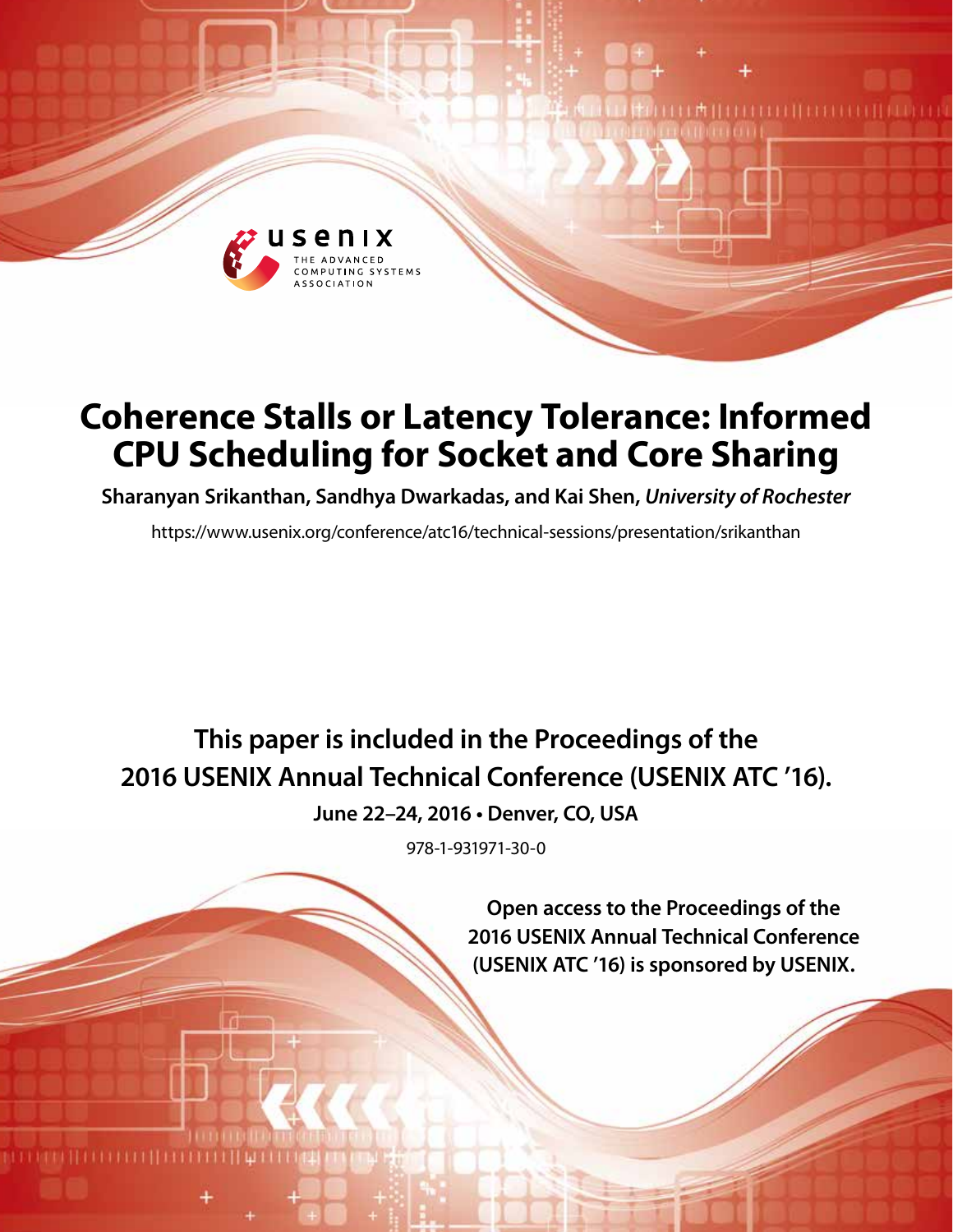## Coherence Stalls or Latency Tolerance: Informed CPU Scheduling for Socket and Core Sharing

Sharanyan Srikanthan Sandhya Dwarkadas Kai Shen *Department of Computer Science, University of Rochester* {srikanth,sandhya,kshen}@cs.rochester.edu

1

## Abstract

*The efficiency of modern multiprogrammed multicore machines is heavily impacted by traffic due to data sharing and contention due to competition for shared resources. In this paper, we demonstrate the importance of identifying latency tolerance coupled with instructionlevel parallelism on the benefits of colocating threads on the same socket or physical core for parallel efficiency. By adding hardware counted CPU stall cycles due to cache misses to the measured statistics, we show that it is possible to infer latency tolerance at low cost. We develop and evaluate SAM-MPH, a multicore CPU scheduler that combines information on sources of traffic with tolerance for latency and need for computational resources. We also show the benefits of using a history of past intervals to introduce hysteresis when making mapping decisions, thereby avoiding oscillatory mappings and transient migrations that would impact performance. Experiments with a broad range of multiprogrammed parallel, graph processing, and data management workloads on 40-CPU and 80-CPU machines show that SAM-MPH obtains ideal performance for standalone applications and improves performance by up to 61% over the default Linux scheduler for mixed workloads.*

## 1 Introduction

Modern multi-socket multicore machines present a complex challenge in terms of performance portability and isolation, especially for parallel applications in multiprogrammed workloads. Performance is heavily impacted by traffic due to data sharing and contention due to competition for shared resources, including physical cores, caches, memory, and the interconnect.

Significant effort has been devoted to mitigating the impact on performance of competition for shared resources [7, 15, 17, 18, 23, 26] for applications that do not share data. Our own past work, Sharing-Aware Mapper (SAM) [22], has shown that inter-socket coherence activity among threads can be used as a criterion for same-socket thread colocation for improved system efficiency and parallel application performance. Using existing x86 performance counters, SAM is able to separate inter-socket traffic due to coherence from that due to memory access, favoring colocation for threads experiencing high coherence traffic, and distribution for threads with high cache and/or memory bandwidth demand. Although SAM is able to infer inter-socket coherence traffic, it cannot determine the impact of the coherence activity on application performance. This inability to relate traffic to performance limits its effectiveness to prioritize tasks in multiprogrammed workloads.

In this paper, we develop and evaluate a multicore CPU scheduler that combines information on sources of traffic with tolerance for latency and need for computational resources. First, we demonstrate the importance of identifying latency tolerance in determining the benefits of colocating threads on the same socket or physical core on parallel efficiency in multiprogrammed workloads. High inter-socket coherence activity does not translate to proportional benefit from thread colocation for different applications or threads within an application. The higher the latency hiding ability of the thread, the lower the impact of inter-socket coherence activity on performance. We infer the benefits of colocation using commonly available hardware performance counters, in particular, CPU stall cycles on cache misses. A low value for CPU stall cycles is an indication of latency tolerance, making stall cycles an appropriate metric for prioritizing threads for colocation.

Second, we focus on the computational needs of individual threads. Hyperthreading [13], where hardware computational contexts share a physical core, present complex tradeoffs for applications that share data. Colocating threads on the same physical core allows direct access to a shared cache thereby resulting in low latency data communication when fine-grain sharing (sharing of cache-resident data) is exhibited across threads. At the same time, competition for functional units can reduce the instructions per cycle (IPC) for the individual threads relative to running on independent physical cores. The benefits of colocation are therefore a function of granularity of sharing (whether the reads and writes by different threads occur while the data is still cache resident) as well as the instruction-level parallelism available within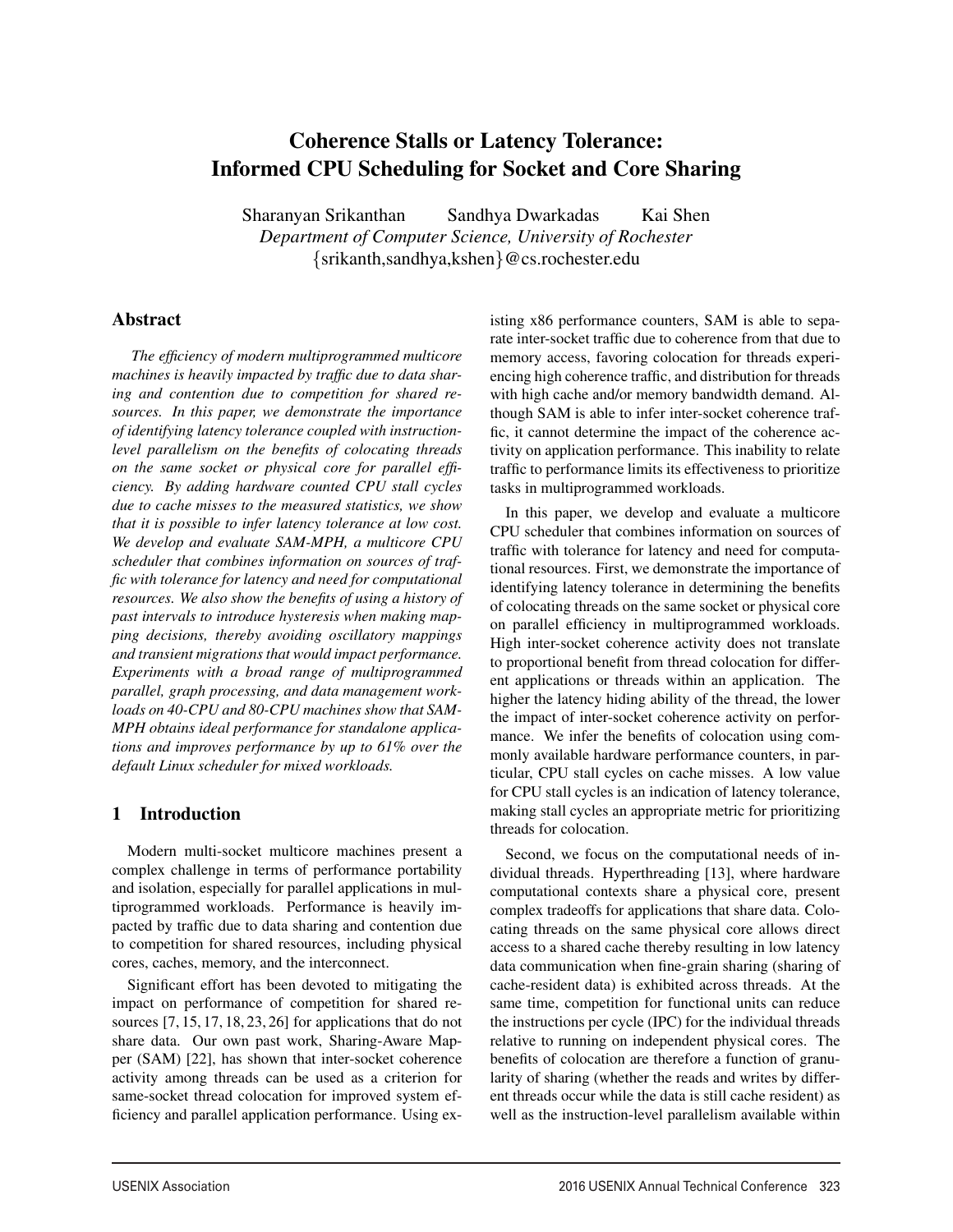each thread. We find that a combination of IPC and coherence activity thresholds are sufficient to inform this tradeoff.

Finally, we show that utilizing interval history in phase classification can avoid the oscillatory and transient task migrations that may result from merely *reacting* to immediate past behavior [8]. In particular, we keep track of the level of coherence activity that was incurred by a thread in prior intervals, as well as its tolerance for latency, and use this information to introduce hysteresis when identifying a phase transition.

The combination of these three optimizations enable us to obtain ideal performance for standalone applications and improve performance by up to 61% over linux for multiprogrammed workloads. Performance of multiprogrammed workloads improve on average by 27% and 43% over standard Linux on 40- and 80-CPU machines respectively. When compared with SAM [22], our approach yields an average improvement of 9% and 21% on the two machines with a peak improvement of 24% and 27%. We also reduce performance disparity across the applications in each workload. These performance benefits are achieved with very little increase in monitoring overhead.

## 2 Background: Separating Traffic due to Sharing and Memory Access

This work builds on our prior effort of SAM [22], a Sharing-Aware-Mapper that monitors individual task  $<sup>1</sup>$ </sup> behavior using hardware performance counters. SAM identifies and combines information from commonly available hardware performance counter events to separate traffic due to data sharing from that due to memory access. Further, the non-uniformity in traffic is captured by separately characterizing intra- and inter-socket coherence activity, and local versus remote memory access.

Following an iterative, interval-based approach, SAM uses the information about individual task traffic patterns to retain colocation for tasks with high intra-socket coherence activity, and consolidate tasks with high intersocket coherence activity. At the same time, SAM distributes tasks with high memory bandwidth needs, colocating them with the memory they access. These decisions reduce communication and contention for resources by localizing communication whenever possible.

While SAM is able to separate and identify coherence traffic from memory bandwidth needs, it does not currently determine the impact of the traffic on performance; in other words, its ability to tolerate the latency of communication, which would allow task prioritization for

2

constrained resources. Additionally, SAM currently does not differentiate between logical hardware contexts and physical cores. Furthermore, while SAM's successive iterations are able to capture changes in application behavior and workload mixes to effect task placement changes, it merely *reacts* to the current state of task placement to effect a more efficient task placement. Thus, it misses opportunities to learn from past placement decisions as well as to adapt to periodicity in application behavior. Our goal in this paper is to address these shortcomings in SAM and realize multiprogrammed performance much closer to standalone static best placement.

## 3 Identifying Latency Tolerance and Computational Needs

In this section, we demonstrate the importance of identifying latency tolerance and computational needs in multicore task placement, and show how this information may be inferred from widely available performance counter events.

#### 3.1 Tolerance for Coherence Activity Latency

Data sharing across tasks can result in varying communication latencies primarily dictated by task placement. The closer the tasks sharing the data, the lower the latency. For example, when tasks that share data are placed across sockets, the need to move data across sockets results in substantially increased latency. Hence, the natural choice would be to prioritize tasks with high coherence activity for colocation on the same socket.

However, the performance impact of coherence activities depends in reality on the latency tolerance of the application. We focus here on identifying this latency tolerance in addition to being able to measure and identify data sharing.

We introduce two additional metrics to augment intersocket coherence activity as a measure of sharing behavior: IPC (Instructions per Cycle) and SPC (Stalls per inter-socket Coherence event). The Intel platforms provide access to a counter that tracks cycles stalled on all last-level cache misses. While these stalls include those due to coherence activity, they also include stalls on other forms of misses. When coherence activity is high, stalls are dominated by coherence activity, and thus stalls on cache misses can be used as an approximation of stalls due to coherence misses. SPC is thus approximated to be stalls on all last-level cache misses divided by the number of coherence events in the specific time interval.

For low to moderate coherence activity levels, the above approximation for SPC can no longer be justified. In such cases, we use IPC as an indicator of latency tolerance. Higher IPC is generally achieved with high

<sup>&</sup>lt;sup>1</sup>In this paper, a task refers to an operating system-level schedulable entity such as a process or a thread.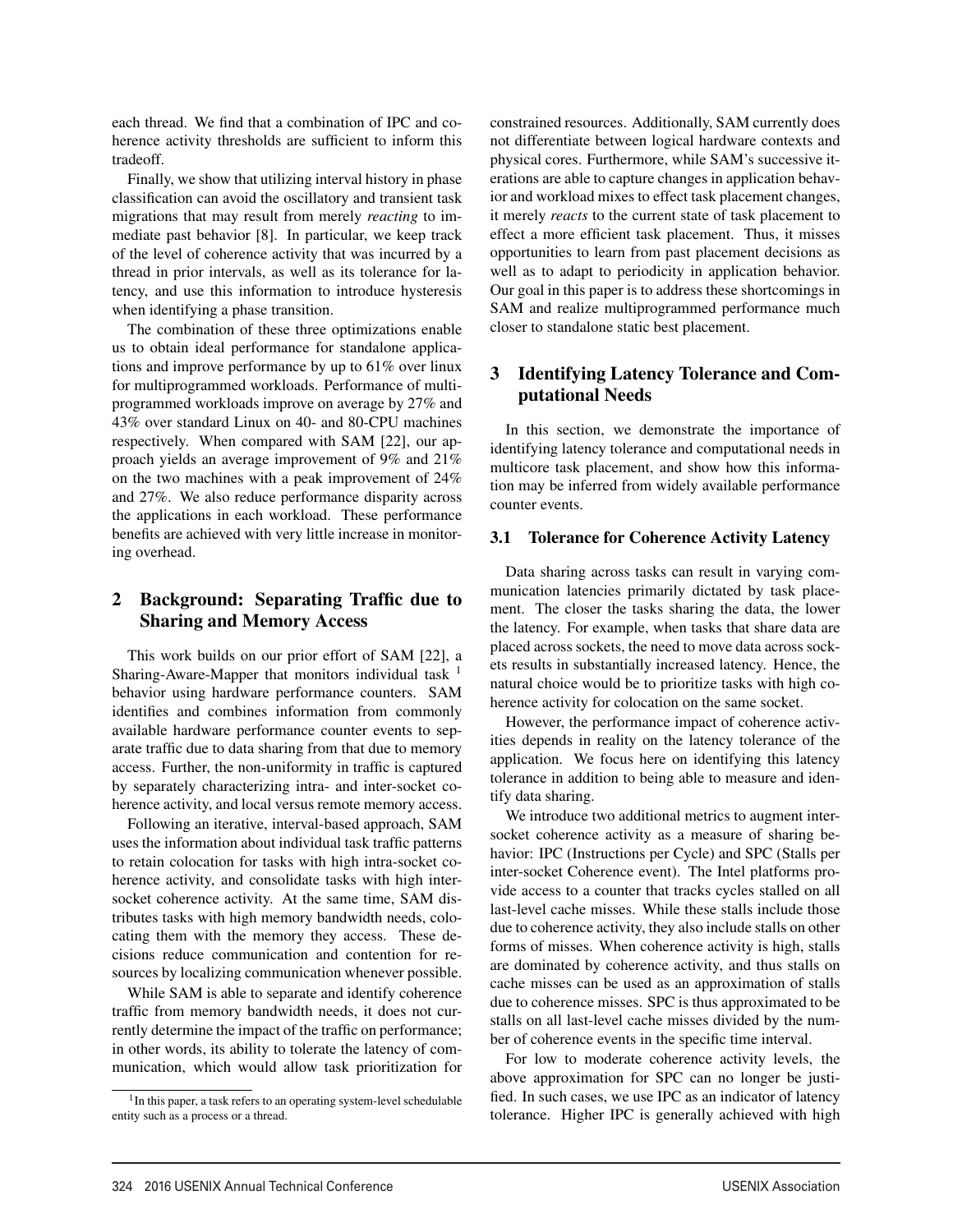

Figure 1: SPC (stalls per coherence event), IPC (instructions per cycle), and speedup (relative to running on separate sockets) when consolidating threads onto the same socket on different physical cores (blue curve) and same physical core (red dashed curve), as a function of inter-socket coherence activity controlled by a microbenchmark with a (left) higher instruction-level parallelism (ILP) and (right) lower ILP computational loop.

3

instruction-level parallelism, which provides the ability to hide access latency.

In general, higher SPC implies lower latency hiding potential; higher IPC implies more instruction-level parallelism that can be used to hide latency. We use a combination of IPC and SPC in order to be able to predict a task's latency hiding potential. In order to demonstrate the importance of SPC and IPC in making placement decisions, we designed a microbenchmark that is parameterized to control coherence activity. Coherence activity is generated by a *coherence activity* loop that alternates increments by two threads to a set of shared counters that are guaranteed to fit in the level of cache closest to the processor. The frequency of coherence activity is controlled by adding to the *coherence activity* loop a computational loop consisting of (a) additions on registers or (b) additions/multiplications on independent registers thereby increasing instruction-level parallelism, and varying the number of iterations of this loop. Figure 1 presents SPC, IPC, and speedup obtained by consolidating threads on the same socket (or physical core) relative to running on different sockets as the ratio of computation to coherence activity in each outer loop is varied using the two different computational loops. As coherence activity (inter-socket coherence events per cycle) increases, speedup from consolidation mirrors SPC, but the performance gains and inflection points depend on the application. For example, at roughly the same coherence activity of  $1.2 \times 10^{-3}$  coherence events/cycle, consolidation on different physical cores in the same socket results in a speedup of 1.5 for the microbenchmark on the left and 2.4 for the one on the right. The corresponding SPC is 436 and 677, respectively, allowing clear prioritization of the microbenchmark on the right for consolidation.

#### 3.2 Placement on Hyperthreads

Modern processors are often equipped with hyperthreads or other equivalent logical hardware contexts that share the processor pipeline and private caches. Hyperthreads improve processor occupancy and efficiency by providing multiple instruction streams/hardware contexts to keep functional units busy. At the same time, since the hardware contexts share pipeline resources and private caches, contention for these resources can slow the performance of the individual contexts, presenting performance isolation challenges.

Placing tasks that share data on hyperthreads that share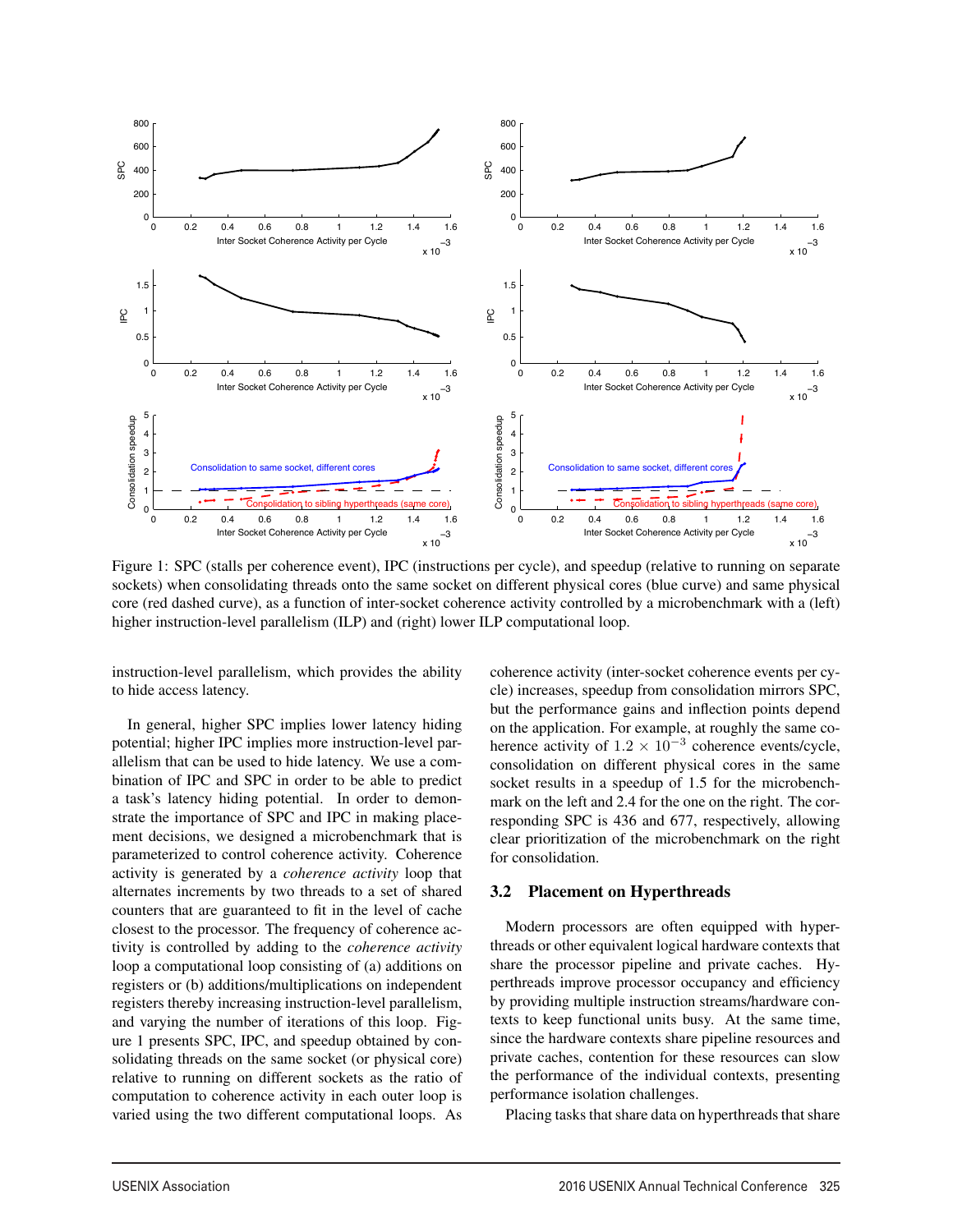a physical core allows shared data to be accessed directly from the private caches (without traffic on the intra- and inter-socket interconnects), with the potential for a significant performance boost. This advantage is conditional on the data being retained in the cache until the time of access by the sharing task, requiring temporal proximity of the accesses to the shared data.

Parameter Thresholds: Figure 1 shows the impact on performance for different task placement strategies. When coherence activity is moderate ( $< 0.78 \times 10^{-3}$ ) and IPC is sufficiently high  $(> 0.9)$ , colocating tasks on different physical cores in the same socket results in the best performance. The resource contention introduced by hyperthreading results in slowdowns that are not overcome by the potential for direct access to shared data (the shared counter) from the private cache shared by the tasks. Hence, if placement on the same socket requires sharing physical cores, distributing tasks across sockets works better than colocating them on hyperthreads. However, when coherence activity increases further and IPC is less than 0.9, the benefits of colocating tasks that share data exceed the cost of contention. At very high levels of data sharing, indicated by high coherence activity (>  $0.78 \times 10^{-3}$ ) and SPC values in excess of 550, the benefits of hyperthreading greatly exceed that of using different physical cores on the same socket. In such cases, consolidation on hyperthreads in the same physical core can provide both performance and energy savings using Intel's powerstepping (the latter has not been explored in this paper).

To summarize, when coherence activity is high  $($  $0.78 \times 10^{-3}$ ), (higher) SPC is used to prioritize applications for consolidation and (lower) IPC is used to determine whether hyperthreading is beneficial. When coherence activity is moderate or low ( $< 0.78 \times 10^{-3}$ ), (higher) IPC is used to prioritize distribution over consolidation.

#### 3.3 Setting up Performance Counters

We use two machines to evaluate our performance: a dual-socket IvyBridge and a quad-socket Haswell. Each processor from the two microarchitectures contain 10 physical cores with 2 hardware contexts/hyperthreads each. Each physical core has a private L1 and L2 cache and share a last level L3 cache with other cores in the processor. We use SAM's infrastructure [22] to access the hardware performance counters provided by Intel's PMU (Performance Monitoring Unit). Each hardware context has only four programmable counters in addition to the fixed counters: instructions, cycles, and unhalted cycles. We use time multiplexing across two time periods to sample eight performance counters.

We use the same counters as SAM to monitor

intra-socket coherence activity, inter-socket coherence activity, remote DRAM accesses, and overall bandwidth consumption. Additionally, we also monitor the CYCLE ACTIVITY: STALL CYCLES L2 PENDING event to count the stalls on cache accesses. The counts are normalized using unhalted cycles for the interval of their collection and accumulated in a data structure maintained in the task control block.

## 4 Latency Tolerance- and Sharing-Aware Mapping

#### 4.1 Implementation Mechanisms

Our mapper is implemented as a kernel module that is executed by a daemon process with root privilege. Hardware performance counters are read at every system timer interrupt (tick) and the information gathered is stored in the task control block of the currently running task. Our mapper is invoked every 100ms, at which time data from the currently executing tasks is consolidated into per-application and per-socket data structures. The daemon maintains a per application data structure for currently active (executing) applications in order to allow grouping of tasks belonging to the same application (based on address space). This data structure keeps track of application history, including current application classification. The per-socket data structure used for determining memory bandwidth requirements and remote memory accesses is identical to that used in SAM [22].

Once the mapper decides on task to core mapping, task migration is effected by updating processor affinity. We use the sched setaffinity kernel call to update the processor affinity of a task. Note that task migration takes place at the next Linux scheduling operation and is required only if tasks are not already colocated. Our decision making logic thereby co-exists with other load balancing operations in Linux.

#### 4.2 Data Consolidation

4

The hardware performance counter values collected and stored in task control blocks are used to infer interand intra-socket coherence activity, memory bandwidth utilization, remote memory accesses, and latency tolerance. The inferred values are then used to categorize tasks as having: 1) low, medium, or high coherence activity; 2) low or high memory bandwidth demand; and 3) low or high IPC, based on thresholds as discussed in Section 3.

The per-task information is aggregated to obtain persocket information on memory bandwidth and intersocket coherence activity. The per-task information is also used to categorize the parent application as incur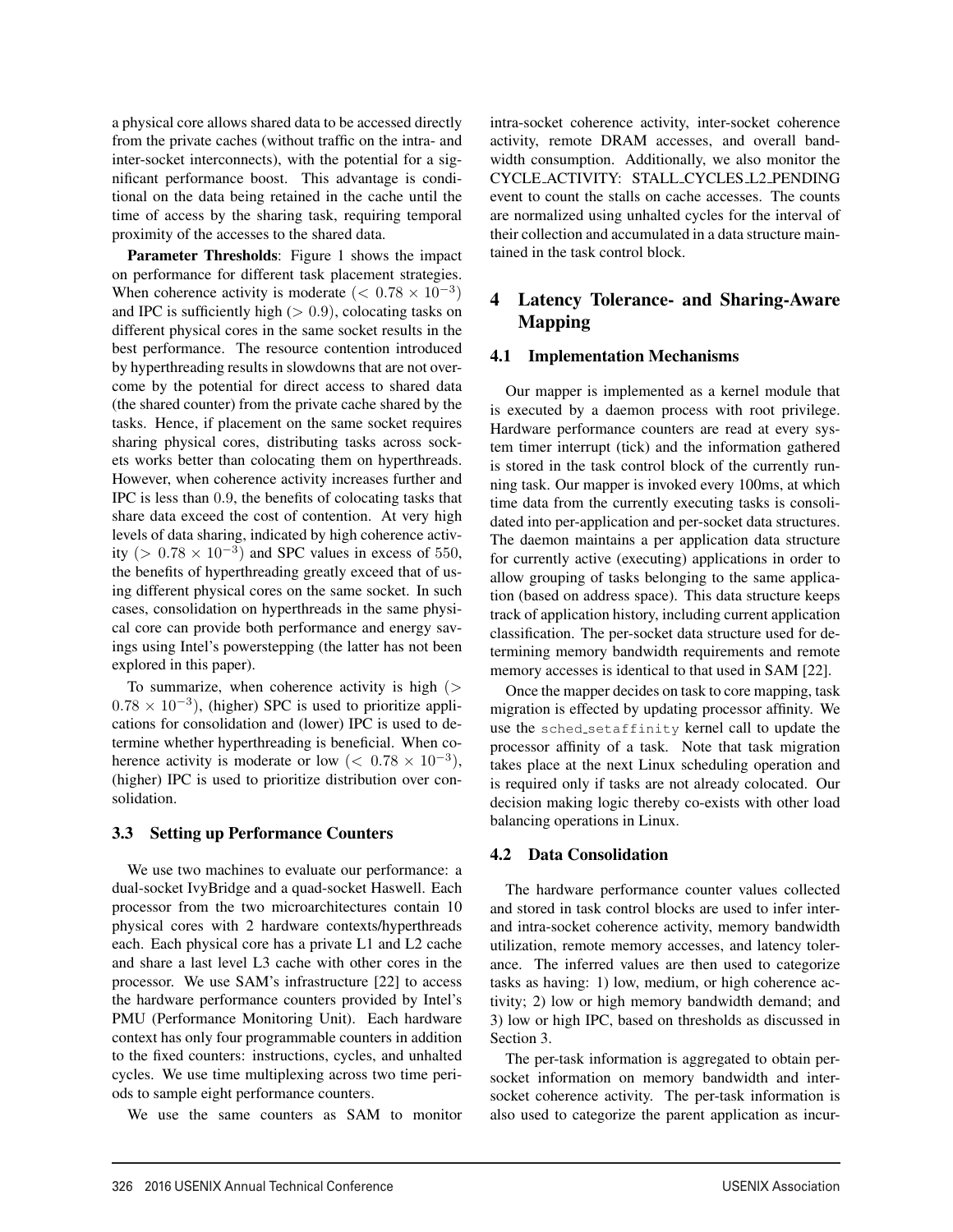ring 1) low, medium, or high coherence activity; and 2) low or high IPC, based on the task with the most coherence activity.

#### 4.3 Mode-based Phase Identification

SAM's original adaptation strategy is *reactive* in that changes in application behavior (phase identification) in one interval trigger a potential re-mapping in the next interval. Reactive adaptation works well when application behavior is relatively stable with few transitions. However, frequent phase transitions can potentially lead to oscillating placement decisions with a resulting reduction rather than improvement in performance.

In this paper, we explore the use of history over multiple past intervals [8]. For each application, a history of interval classification — whether the interval was classified as incurring medium or high coherence activity and high compute intensity (IPC) levels — is maintained for the last  $n$  intervals. This history is maintained in three 64 bit integers using shift operations (to shift in a 1 when a particular interval exhibits the behavior). Bit masking and counting are used to determine the occurrence count of each of the bottlenecks. If the occurrence count for a bottleneck exceeds a threshold, we identify the application as suffering from the bottleneck in the next interval. The recent inclusion of the popcnt instruction in the Intel ISA results in very fast bit counting operations, allowing low overhead examination. The occurrence threshold builds hysteresis into this feedback control loop, thereby preventing oscillatory behavior. In our implementation, we set  $n$  to 10 and the occurrence threshold to 6. We analyze the sensitivity of this threshold and its impact on performance in Section 5.4.

If the number of intervals with high coherence activity exceeds the predefined threshold, the current interval is classified as incurring high coherence activity even if the performance counters for the current interval reflect low coherence activity. This strategy for classification helps avoid task migrations due to transient application behavior as well as avoids oscillatory mappings due to frequent phase transitions.

A cumulative count of the stalls due to inter-socket coherence activity, instructions executed, and cycles elapsed since the last phase transition is maintained in order to calculate SPC and IPC. In an interval with low inter-socket coherence activity and high intra-socket coherence activity, accumulation is suppressed in order to retain SPC and IPC information from the interval where the phase transition was detected. The goal is to retain SPC and IPC information gathered during an intersocket placement (prior to colocation) for the purposes of prioritization. Based on thresholds, if the classification changes, the cumulative counters are reset to the values for the current interval.

#### 4.4 Hyperthread and Latency Tolerance-Aware Mapping Policy

Presuming that all hardware contexts are busy, the mapping task consists of placing  $m$  tasks on  $m$  hardware contexts so that there is a  $1:1$  correspondence between tasks and hardware contexts. Applications in the highest coherence activity phase are prioritized and mapped first. These applications are sorted by their SPC values and scheduled in order. Applications whose SPC values are not known are placed at the end of the list, but are still scheduled ahead of applications with low data sharing. For each application, tasks that share data with each other are selected for colocation by updating their core affinities. If tasks do need colocation, we look for a socket that has not been assigned any task during the current round of mapping. If a sufficient number of cores in a single socket cannot be found, we colocate the threads on the least number of sockets possible.

We then look at applications with moderate levels of activity. They are sorted in order of IPC and applications with the smallest IPC are prioritized for colocation. When we encounter threads with IPC values greater than the IPC threshold  $(0.9)$ , we alter the mapping to prohibit the threads from sharing the same physical core. If such a situation is unavoidable inside the same socket, we look to other sockets to determine if performance loss can be avoided. Alternately, if the SPC value of high data sharing applications is more than 550, tasks of that application are preferentially placed on hyperthreads to derive benefits from very high data sharing.

## 5 Evaluation

5

Our evaluation was conducted on two machines. The first is our development platform and is a dual-socket machine, equipped with 2.2 GHz Intel Xeon E5-2660 v2 processors from the Ivy Bridge architecture. Each socket can accommodate up to 20 hardware contexts on 10 physical cores, sharing a last-level cache of 25MB. Each socket is directly connected to 8GB local DRAM memory, resulting in non-uniform access to a total of 16GB DRAM memory. This machine is labeled *40-CPU IvyBridge*.

The second machine contains four sockets, equipped with 1.9 GHz Intel Xeon E7-4820 v3 processors from the Haswell architecture. Each processor accommodates up to 20 hardware contexts and has up to 64 GB of local DRAM per socket for a total of 256GB DRAM. This machine is labeled *80-CPU Haswell*.

The operating system we use is Fedora 19 and the kernel was compiled using GCC 4.8.2. Linux kernel (ver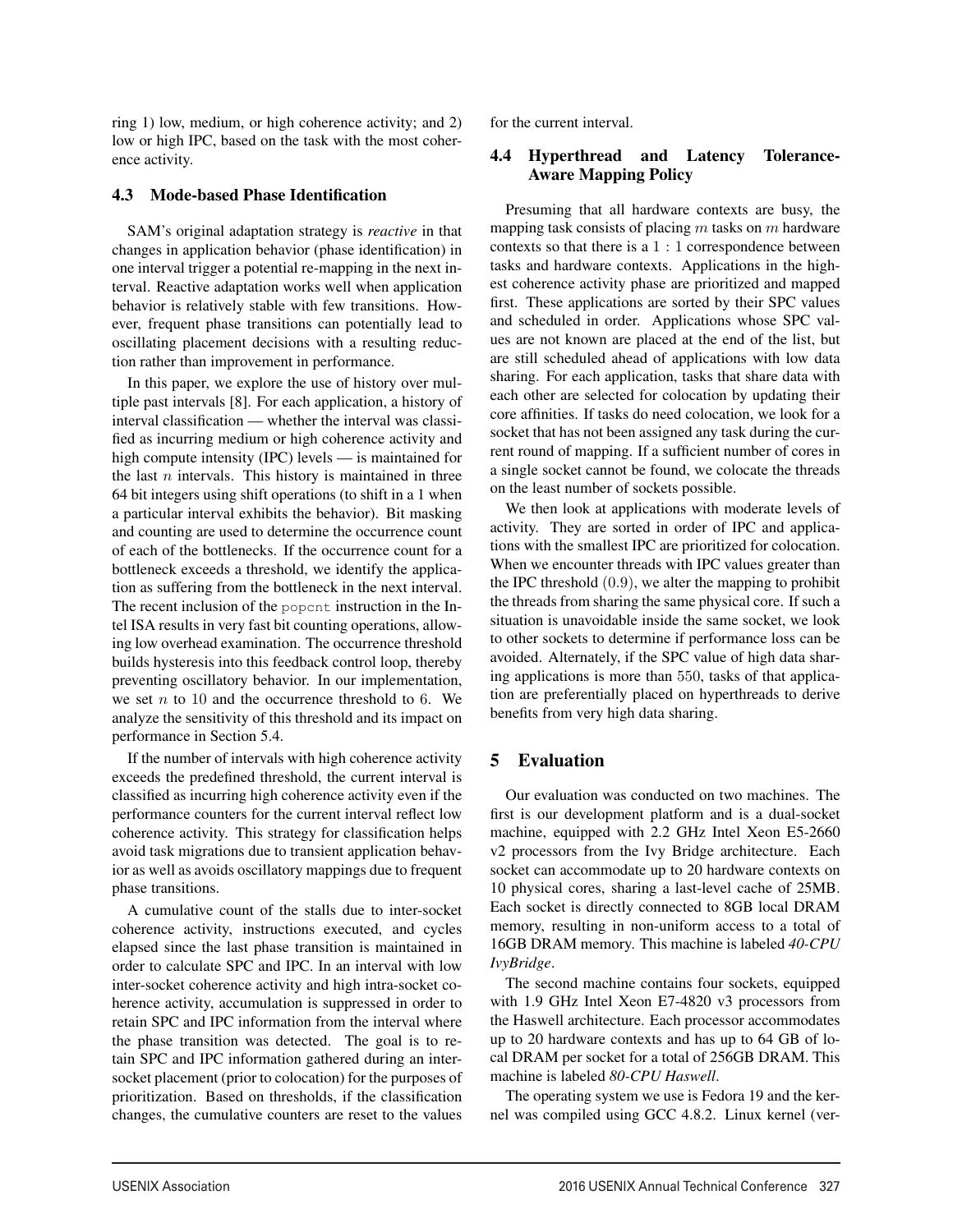sion 3.14.8) was modified to accommodate the changes needed for our techniques.

We compare the performance of our sharing-aware mapper, SAM-MPH, with that of SAM [22] and default Linux. In order to attribute the performance improvements in SAM-MPH, we also show incremental performance gained due to identifying and prioritizing task placement based on latency tolerance (SAM-M), hyperthreading aware mapping (SAM-H), and using history across multiple intervals to indentify phase changes (SAM-P).

#### 5.1 Benchmarks

We use a combination of microbenchmarks, SPEC-CPU [1], PARSEC [3], and several parallel and graphbased benchmarks in order to evaluate SAM-MPH.

Similar to SAM, we use microbenchmarks to stress the coherence protocol and memory bandwidth. HuBench and LuBench contain pairs of threads sharing data with each other to generate coherence traffic. HuBench generate high coherence activity and is very sensitive to data sharing latencies while LuBench has enough threadprivate computation to hide its data sharing latency. MemBench is a memory intensive microbenchmark that uses multiple threads to access thread-private memory in a streaming fashion. These threads saturate memory bandwidth on one socket, therefore benefiting from distribution across sockets to maximize resource utilization.

*GraphLab* [16] and *GraphChi* [14] are recent application development tools specially suited for graph-based parallel applications. Unlike the SPECCPU and most PARSEC applications, graph-based processing involves considerable data sharing across several workers. These application are also much more dynamic, with tasks actively being created and deleted, and going through phases of computation that are vastly different in characteristics, depending on the type of problem and the active parallelism available in the input data. The unpredictable and dynamic nature of these applications make them good candidates for evaluating the effectiveness of our mapper.

We use a variety of machine learning, data mining, and data filtering applications for our evaluation—TunkRank (Twitter influence ranking), Alternating Least Squares (ALS) [28], Stochastic gradient descent (SGD) [12], Singular Value Decomposition (SVD) [11], Restricted Bolzman Machines (RBM) [10], Probabilistic Matrix Factorization (PMF) [21], Biased SGD [11], and Lossy SDG [11].

In addition to the above workloads, we also evaluate our implementation on MongoDB, a very widely used data management server. The load for MongoDB is generated by YCSB (Yahoo! Cloud Serving Benchmark).

6

#### 5.2 Standalone Application Evaluation

Figure 2 shows that for most cases, standalone application performance on SAM-MPH is as good and sometimes better than a static optimum schedule. SAM-MPH and the other variants significantly outperform Linux in almost all cases. Linux generally distributes load across sockets and cores while SAM can detect and respond to data sharing and resource contention but not at the hyperthread level. For these standalone applications, SAM is already able to identify and isolate data sharing to achieve close to the best static schedule. SAM-M and SAM-MP thus add little extra benefit. SAM-MPH is able to identify all the bottlenecks exposed by SAM and outperforms it in 5 cases, demonstrating the importance of considering resource contention at the hyperthread level and of eliminating migrations due to transient application behavior.

With LuBench, PMF, RBM, SVD, and ALS, SAM-MPH performs better than SAM. SAM underperforms Linux in the case of LuBench. LuBench with 20 threads incurs non-trivial data sharing, which prompts SAM to colocate the threads if possible. However, when LuBench executes on two hardware contexts on the same physical core, single thread performance is significantly affected due to contention for pipeline resources. Since Linux by default spreads load out across sockets, it avoids the resource contention on hardware contexts. SAM-MPH identifies both data sharing and pipeline resource contention in LuBench and prioritizes pipeline resource contention as the bigger bottleneck in this case.

For applications PMF, SVD, RBM, and ALS, both Linux and SAM perform very close to the static optimum schedule with SAM being slightly faster. However, SAM-MPH outperforms the best static schedule by a significant margin for PMF and a slight margin for the rest. The best static schedule, as the name suggests, does not adapt to dynamic phases in the application. These four applications exhibit phases that share data and phases that contend for pipeline resources when colocated on hyperthreads. Since SAM-MPH is able to identify these different phases of computation and adapt accordingly to the bigger bottleneck, it is able to perform better than the best static schedule.

Figure 3 shows the intra- and inter-socket coherence activity for the standalone applications on the 40- CPU IvyBridge. In general, SAM is able to suppress inter-socket coherence activity slightly better than SAM-MPH. This slight reduction is attributed to SAM's decision making based on a single interval at a time. SAM-MPH relies on past history (consisting of several intervals) to detect application characteristics, resulting in higher hysteresis. The hysteresis has negligible impact on performance. For the five applications discussed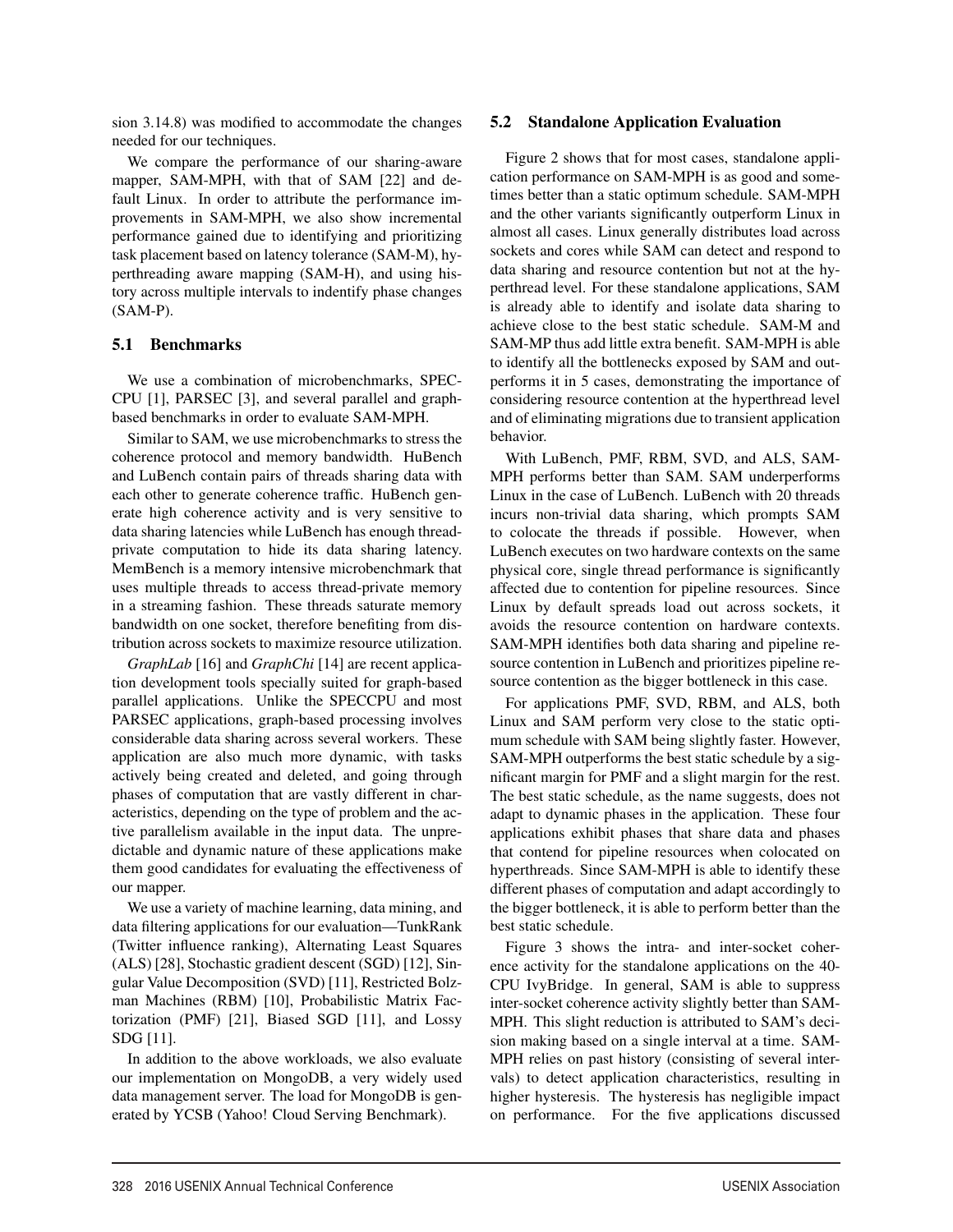

Figure 2: Performance of standalone applications using SAM-MPH, SAM-MP, SAM-M, SAM, and default Linux on the 40-CPU IvyBridge. The performance metric is the execution time speedup (the higher the better) compared to that of the best static task→CPU mapping determined through offline testing.



Figure 3: Intra- and Inter-socket traffic for standalone applications. Fig. (A): per-thread inter-socket coherence activity; Fig. (B): per-thread intra-socket coherence activity; All values are normalized to unhalted CPU cycles.

7

above, SAM-MPH has less intra-socket coherence activity than SAM, since it sometimes avoids colocating threads onto hyperthreads to reduce resource contention on the hyperthreads.

Table 1 outlines information about each application, with major and minor factors that influence its performance. It also shows the Stalls incurred per inter-socket coherence event (SPC). The SPC value reported here is averaged across all high communication phases of the application. We can see for SGD, LSGD, SVD, and BSGD, higher SPC translates to higher performance improvement on colocation.

RBM also exhibits high SPC values but its performance improvement doesn't directly correlate to SPC. This is attributed to the fact that RBM also has compute heavy phases which do not get significant speedup on colocation. Additionally, it would have to be placed on separate physical cores rather than on hyperthreads. Due to these factors, the overall speedup gained during the high coherence phase does not fully translate to very high performance gain.

PMF and ALS have moderate levels of coherence ac-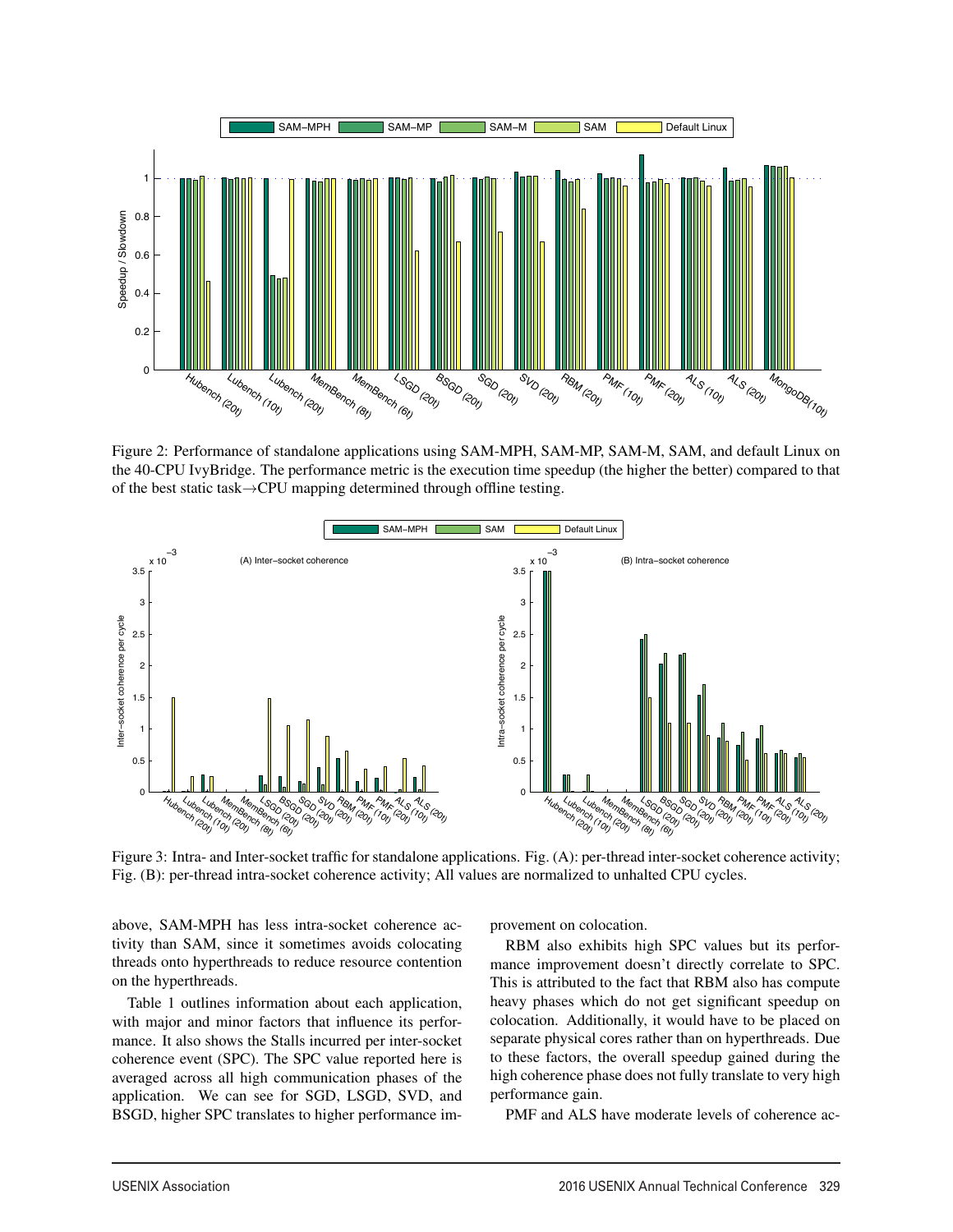| Application      | <b>SPC</b> | Major      | Minor             |
|------------------|------------|------------|-------------------|
|                  |            | Bottleneck | <b>Bottleneck</b> |
| HuBench (20t)    | 745        | DS.        | None              |
| LuBench $(10t)$  | 367        | <b>IPC</b> | DS                |
| LuBench (20t)    | 367        | <b>IPC</b> | DS                |
| MemBench (10t)   |            | Memory     | None              |
| MemBench (20t)   |            | Memory     | None              |
| SGD(20t)         | 398        | DS.        | None              |
| BSGD(20t)        | 421        | DS.        | None              |
| LSGD(20t)        | 455        | DS         | None              |
| <b>RBM</b> (20t) | 403        | DS         | <b>IPC</b>        |
| SVD(20t)         | 442        | DS         | <b>IPC</b>        |
| <b>PMF</b> (10t) |            | None       | IPC and DS        |
| PMF(20t)         |            | None       | IPC and DS        |
| ALS(10t)         |            | None       | IPC and DS        |
| ALS $(20t)$      |            | None       | IPC and DS        |

Table 1: Application characteristics and SPC values. DS: Data Sharing: high coherence activity; IPC: Instructions Per Cycle: instruction-level parallelism with high CPU demand; Memory: Memory bound: high memory bandwidth demand.

tivity during which IPC is used for colocation decisions rather than SPC, since SPC cannot be obtained reliably at these levels as explained in Section 3. Hence the SPC value is not reported. When IPC is  $> 0.9$ , which is frequently the case for these applications, threads are preferentially placed on separate physical cores in the same socket, with placement across sockets preferred over placement on hyperthreads.

In addition to parallel data sharing workloads, we evaluate SAM-MPH on MongoDB, generating load with YCSB threads, both running on the same machine. For this workload, SAM-MPH and SAM perform very similarly. We observe an improvement of about 3.67% and 6.6% on the larger and smaller evaluation platforms respectively. The marginal improvement is a result of a small amount of data being shared by the threads of the application.

Our experiments with the PARSEC and SPECCPU benchmarks show very similar results to SAM and thus we do not discuss them further in this paper.

Figure 4 shows the results of SAM-MPH, SAM, and the default Linux scheduler on the 80-CPU Haswell. Overall, these results are very similar to results on the 40- CPU IvyBridge: SAM-MPH is able to match and sometimes exceed the performance of the best static schedule. The 80-CPU Haswell, with twice the number of sockets and cores as the 40-CPU IvyBridge, shows the performance gap between SAM-MPH and Linux widening further. SAM-MPH halves the execution time of applications compared to the default Linux scheduler. On average, for standalone workloads, SAM-MPH is 57% faster than Linux. It also matches or exceeds the performance of the best static schedule.



Figure 4: Performance of standalone applications using SAM-MPH, SAM, and default Linux on the 80-CPU Haswell. The performance metric is the execution time speedup (the higher the better) compared to that of the best static task→CPU mapping determined through offline testing.

#### 5.3 Multiprogrammed Workload Evaluation

Applications in multiprogrammed workloads interfere with each other in different ways, depending on the characteristics of applications in the mix and the phase of their execution. This interference may result in slowdown of some or all of the applications.

Table 2 shows various application mixes that are used in the evaluation of SAM-MPH. The workload mixes cover a wide range of application characteristics. Individual applications can be affected due to contention for the processor pipeline, cache space contention, contention for memory bandwidth, communication due to data sharing, and non-uniform communication latencies. We expect SAM-MPH to be able to identify each of these bottlenecks and perform task to core mapping in such a way that would minimize the negative impact on performance due to resource contention and non-uniformity in communication.

Figure 5 shows the performance of SAM-MPH for the multiprogrammed workloads on the 40-CPU IvyBridge. Our performance metric for application mixes is the geometric mean of the individual application speedups, calculated for each application in a workload mix by comparing its runtime to that of its best standalone static runtime.

On average, SAM-MPH is about 27% faster than stock Linux and 9% faster than SAM. More importantly, applications managed by SAM-MPH show very little degradation in performance when compared with the best standalone static schedule. It must be noted that for many workload mixes, it is not possible to get numbers matching the standalone static schedule due to resource contention. The average speedup for SAM-MPH is 0.976, proving that applications seldom show signs of slowdown. The minimum speedup with SAM-MPH is 0.93.

SAM-MPH is able to improve SAM's performance

8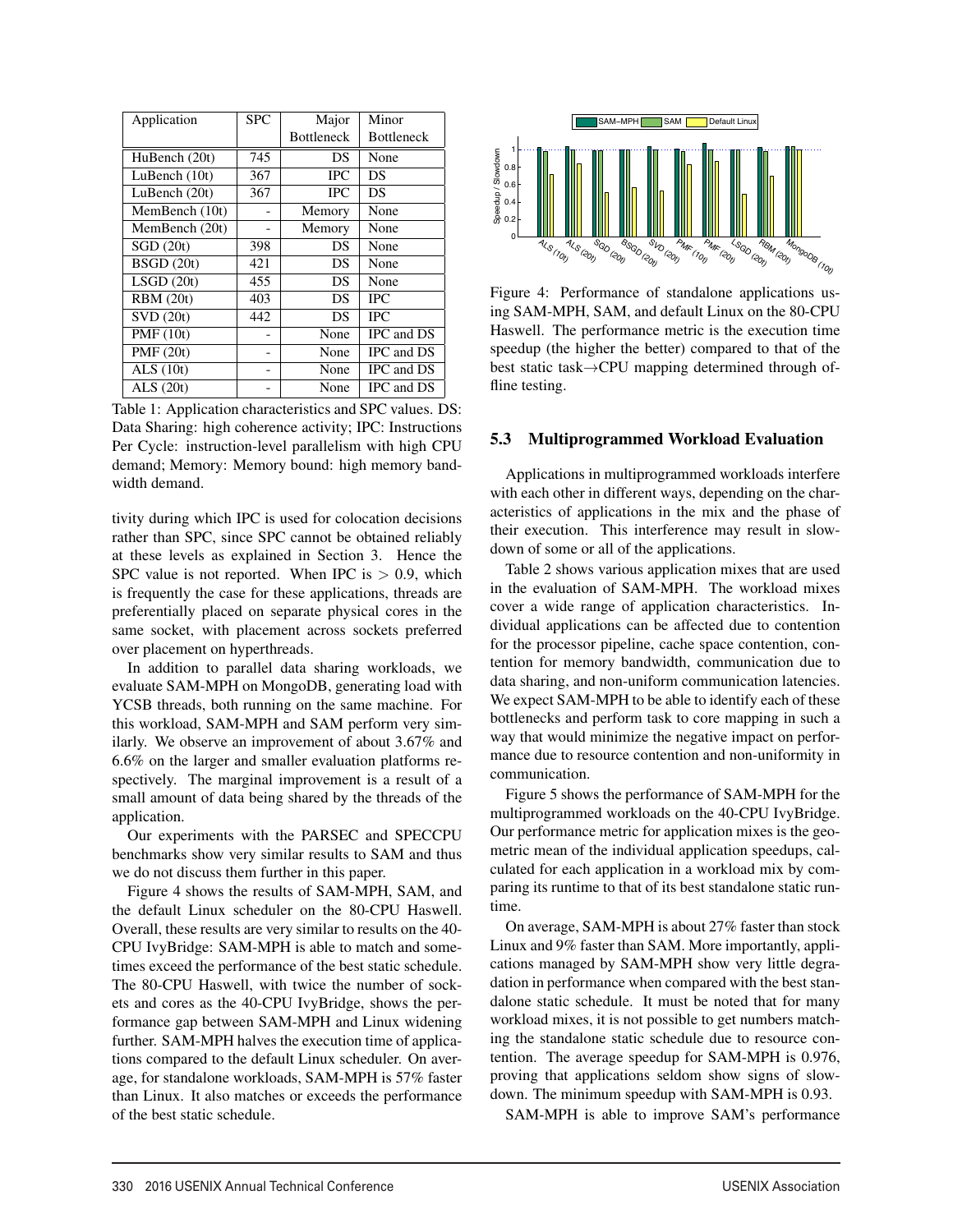

Figure 5: Performance of multiprogrammed workloads using SAM-MPH, SAM-MP, SAM-M, SAM, and default Linux on the 40-CPU IvyBridge. The performance metric is the geometric mean of the individual application speedup (higher is better) compared to execution time obtained for a standalone run using the best static task→CPU mapping determined through offline testing.

9

primarily due to 2 factors. First, SAM-MPH can prioritize applications that are more sensitive to bottlenecks base on latency tolerance, while SAM cannot distinguish tasks that are more sensitive to communication from others that are capable of absorbing the latency. Using application phase detection and accurate metrics that are deduced in these phases, SAM-MPH is able to understand the performance impact of communication due to data sharing.

Second, SAM-MPH identifies potential slowdown when putting two tasks on logical threads on the same physical core. Using this knowledge, it attempts to pair up applications such that they benefit from being placed on logical threads. If that is not possible, it attempts to schedule tasks so that they do not contend highly for the processor pipeline.

SAM-MPH's ability to identify data sharing and its impact on performance is the primary reason for the observed speedups in workloads 1–11. In each of these workloads, all applications exhibit data sharing. It is not possible to schedule all tasks such that tasks of an application remain inside the socket. SAM-MPH is able to prioritize applications that are more sensitive to the latency of communication due to data sharing.

In these workloads, ALS and PMF are the applications that are given the least priority and hence spread out across sockets. As discussed previously, these applications exhibit high ILP that is able to absorb the data communication latency. In addition to leveraging the tasks' ability to hide latency, SAM-MPH also identifies that ALS and PMF contend for the processor pipeline and avoids pairing their tasks together on the same physical core. Instead, SAM-MPH pairs each of their tasks with a task from the other applications to minimize resource contention. It is the combination of the these optimizations that yield consistent increase in performance of over 26% for these workloads.

SAM-M, being able to prioritize applications, can perform better than SAM. For workloads 1–11, SAM-M improves performance over Linux and SAM by 21% and 5% respectively. However, SAM-MP is faster than Linux and SAM by 25% and 8% respectively, demonstrating that SAM-MP's robustness adds value. SAM-MPH additionally mitigates contention on hyperthreads (due to ALS, RBM, and PMF), and is able to improve over SAM-MP to achieve performance closest to the standalone static schedule. SAM-MPH outperforms Linux and SAM by 30% and 13%.

For workloads 12–18, SAM-MPH identifies two applications with data sharing. The ideal decision for these workloads is to pin one application on each socket to localize all communication within a socket, which SAM-MPH and its variants correctly arrive at. SAM performs significantly slower since it does not have the notion of task groups and therefore is not able to separate the tasks. SAM relies on iteratively moving tasks onto the same socket since successful migrations will not cause additional inter-socket communication. Though this method works well in comparison with Linux, it does not achieve runtimes close to the optimal static runtime.

Workloads 19–21 contain applications with data sharing running simultaneously with other memory and CPU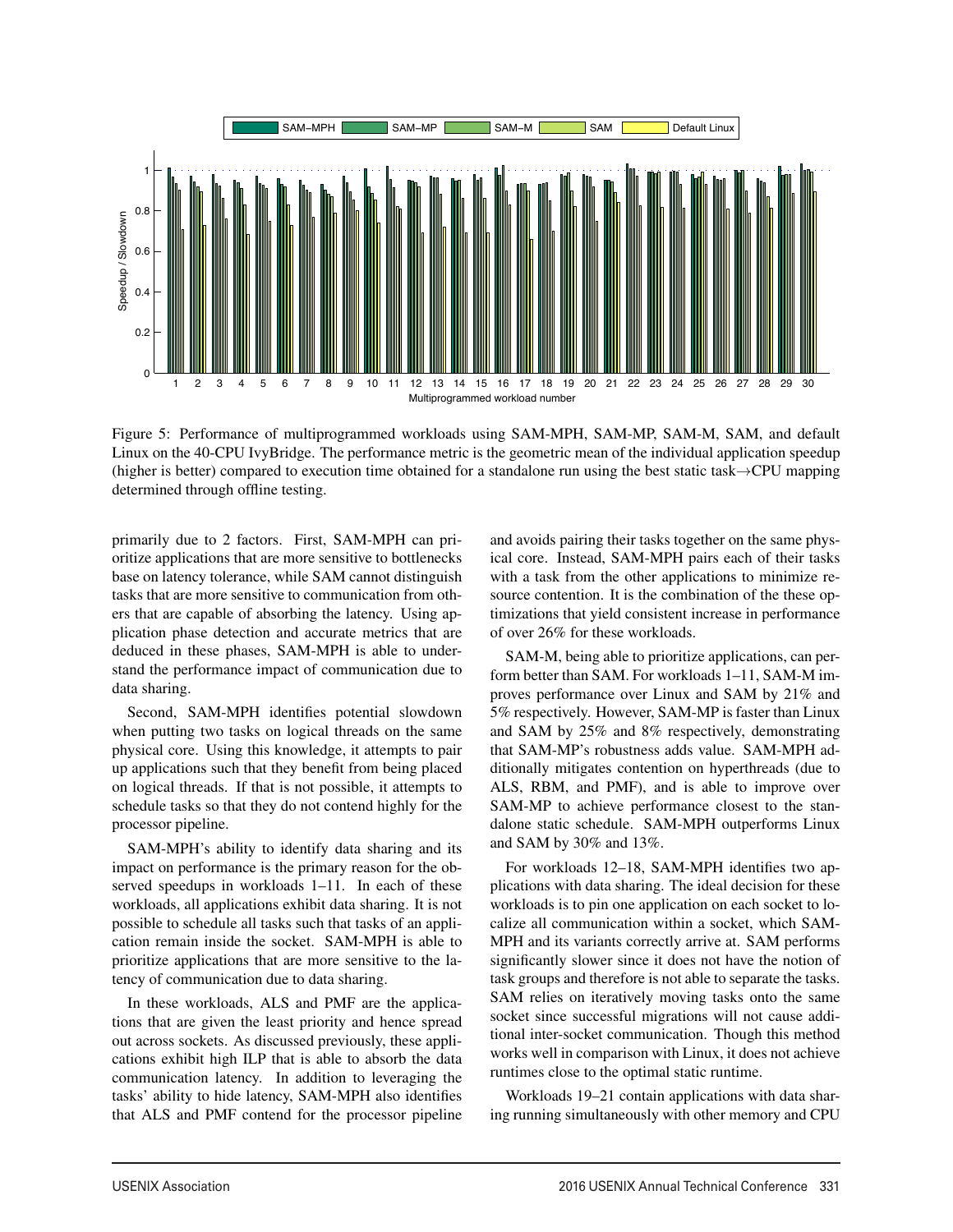| Multiprog.                |                                     |
|---------------------------|-------------------------------------|
| workload #                | Application mixes                   |
| 1                         | 12 ALS, 14 SGD, 14 LSGD             |
| $\overline{2}$            | 12 ALS, 14 SGD, 14 BSGD             |
| $\overline{\overline{3}}$ | 12 ALS, 14 BSGD, 14 LSGD            |
| $\overline{4}$            | 12 ALS, 14 SVD, 14 BSGD             |
| 5                         | 12 ALS, 14 SVD, 14 LSGD             |
| $\overline{6}$            | 12 ALS, 14 SVD, 14 SGD              |
| 7                         | 12 ALS, 14 SVD, 14 RBM              |
| 8                         | 12 ALS, 14 SGD, 14 RBM              |
| 9                         | 12 PMF, 14 SGD, 14 RBM              |
| 10                        | 12 PMF, 14 SGD, 14 BSGD             |
| 11                        | 12 PMF, 14 SGD, 14 LSGD             |
| 12                        | 20 SGD, 20 BSGD                     |
| 13                        | 20 SGD, 20 LSGD                     |
| $\overline{14}$           | 20 SGD, 20 SVD                      |
| 15                        | 20 BSGD, 20 LSGD                    |
| 16                        | 20 LSGD, 20 ALS                     |
| $\overline{17}$           | 20 LSGD, 20 SVD                     |
| 18                        | 20 BSGD, 20 SVD                     |
| 19                        | 6 SGD, 6 BSGD, 4 Mem, 4 CPU         |
| 20                        | 6 BSGD, 6 LSGD, 4 Mem, 4 CPU        |
| 21                        | $6$ SGD, $6$ LSGD, $4$ Mem, $4$ CPU |
| 22                        | 10 SGD, 10 BSGD                     |
| 23                        | 10 SGD, 10 LSGD                     |
| 24                        | 10 LSGD, 10 BSGD                    |
| 25                        | 10 LSGD, 10 ALS                     |
| 26                        | 10 SVD, 10 SGD                      |
| 27                        | 10 SVD, 10 BSGD                     |
| 28                        | 10 SVD, 10 LSGD                     |
| 29                        | 8 SVD, 8 LSGD                       |
| $\overline{30}$           | $6$ SVD, $6$ LSGD                   |

Table 2: Multiprogrammed application mixes. For each mix, the number preceding the application's name indicates the number of tasks it spawns. We use several combinations of applications to evaluate scenarios with varying data sharing and memory utilization.

bound tasks. These cases demonstrate the capability to balance load and resource utilization alongside reducing latency due to communication. In these cases, SAM-MPH and its variants achieve close to the standalone performance. SAM underperforms due to its inability to form groups between the two data sharing applications. It does, however, balance load and resource utilization. Workloads 23–30 also exhibit data sharing characteristics but use only 20 out of the 40 hardware contexts that are available. In these cases, SAM attempts to colocate all threads onto the same socket. This eliminates all inter-socket coherence traffic but increases pressure and contention for the last-level cache. Since SAM-MPH and its variants identify task grouping, they separate the two groups on the two available sockets, further reducing contention and eliminating communication due to data sharing.



Figure 6: Performance of multiprogrammed workloads using SAM-MPH, SAM, and default Linux on the 80- CPU Haswell. The performance metric is the geometric mean of the individual application speedup (higher is better) compared to execution time obtained for a standalone run using the best static task→CPU mapping determined through offline testing. Whiskers represent the max-min speedup range for the individual applications within each workload.

Figure 6 shows the results obtained for the workload mixes listed in Table 3 on the four-socket 80-CPU Haswell. The workload mixes test SAM-MPH's ability to identify phases in applications that are most sensitive to data sharing. It also examines how SAM-MPH scales to a bigger machine with twice the number of processors and cores. We can see that SAM-MPH is able to achieve significantly better performance for all the workload mixes.

On average, we observe a 21% improvement over SAM and 43% improvement over stock Linux. While a reduction in performance compared to standalone execution is inevitable due to resource contention in multiprogrammed workloads, SAM-MPH is able to reduce the penalty. Performance improvement over Linux can be as high as 61% for our multiprogrammed workloads, while the minimum improvement was at 29% for workload 10.

Equally important, as the whisker plots in Figure 6 showing the minimum and maximum speedups for the individual applications in each workload show for the 4 socket 80-CPU Haswell machine, SAM-MPH reduces performance disparity (a measure of fairness) across applications in a workload in comparison to default Linux. The geometric mean of the minimum application speedup across all workload mixes is 0.889, 0.734, and 0.571 for SAM-MPH, SAM, and default Linux respectively. The corresponding values for the maximum speedup are 0.989, 0.822, and 0.795. On the 2-socket 40-CPU IvyBridge machine, the geometric mean of the minimum speedup is 0.953, 0.860, and 0.710, and that of the maximum is 1.0003, 0.932, and 0.839 respectively. Both SAM and SAM-MPH show a compressed spread.

#### 5.4 Sensitivity Analysis

10

SAM-MPH relies on parameter thresholds to identify bottlenecks. In addition to the thresholds used in SAM,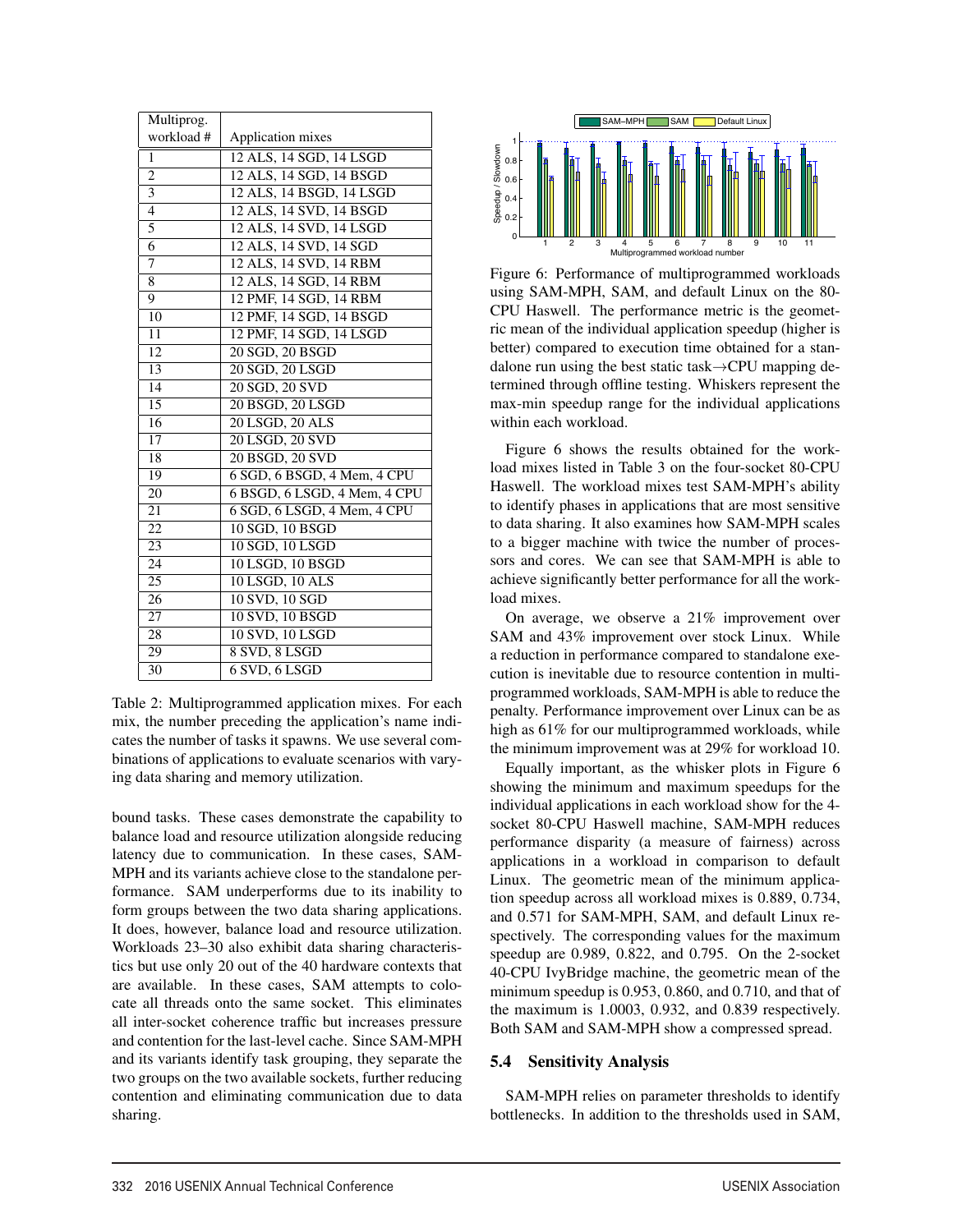| Multiprog.               | Tasks   | Application               |
|--------------------------|---------|---------------------------|
| workload #               | per app | mixes                     |
|                          | 20      | SGD, BSGD, SVD            |
| $\overline{c}$           | 20      | SGD, BSGD, SVD, ALS       |
| $\mathcal{F}$            | 20      | SGD, BSGD, SVD, LSGD      |
| $\overline{4}$           | 20      | SGD, BSGD, RBM, LSGD      |
| $\overline{\phantom{0}}$ | 20      | SGD, BSGD, RBM, SVD       |
| 6                        | 20      | SGD, BSGD, RBM, ALS       |
| 7                        | 16      | SGD, SVD, ALS, LSGD, BSGD |
| 8                        | 16      | SGD, SVD, PMF, BGSD, LSGD |
| 9                        | 16      | RBM, LSGD, SVD, PMF, BSGD |
| 10                       | 16      | RBM, LSGD, SVD, PMF, ALS  |
| 11                       | 16      | SVD, SGD, RBM, BSGD, LSGD |

Table 3: Multiprogrammed application mixes for experiments on the 80-CPU Haswell.

we use SPC and IPC values to prioritize task colocation based on latency tolerance and contention for pipeline resources. In this section, we look at sensitivity of SAM-MPH's behavior to these parameter thresholds. We increase/decrease the thresholds in steps of 5% to analyze the sensitivity of performance to these thresholds.

IPC is used to decide if tasks can be colocated on the same physical core. If the IPC threshold is too high, it is possible to map two compute intensive tasks on the same physical core, thereby slowing both down. A threshold increase of 20% (new IPC threshold of 1.08) can result in a performance reduction of about 7% on PMF. If the IPC threshold is too low, the mapper can miss a potential window to improve performance by colocating tasks that share data on the same physical core, thereby improving their performance and reducing contention by eliminating traffic on intra- and inter-socket interconnects. In our experiments, lowering the IPC threshold by 30% (new IPC threshold of 0.63) results in a loss in performance of 18% for the SGD application with 20 threads. The reduction in threshold created a false need to spread tasks across sockets in order to avoid colocating them on the same physical core, resulting in the slowdown.

SPC is used to prioritize applications when they are observed to have high coherence activity. Since SPC is approximated by attributing stalls due to all cache misses to coherence activity, SPC is reliable only at higher coherence activity levels. The coherence activity threshold used to identify when SPC is reliable is important to performance. We find a performance reduction of over 15% for mixed workload 8 when the threshold was increased by 30% (from  $0.78\times10^{-3}$  to  $1.01\times10^{-3})$  due to missed opportunities. When the threshold is reduced by 50% (from  $0.78 \times 10^{-3}$  to  $0.39 \times 10^{-3}$ ), we lose over 30% performance for workload 1 due to improper prioritization of applications.

Overall, we observe that while the value of the param-

eters is important to performance, SAM-MPH shows stable behavior over a reasonably broad range of values for these important parameters. In fact, we used the same thresholds, scaled for frequency, on the two platforms.

#### 5.5 Overhead Assessment

SAM-MPH functionality can be divided into three distinct parts. The implementation complexity of each of these dictate the overall overhead of SAM-MPH. First, performance counters are read every 1 mSec. Second, every 100 mSecs, performance counter data is consolidated: application and socket-level bottlenecks are identified to be used to map tasks to cores. Finally, task mapping decisions are taken in order to improve performance. In order to measure the overhead of SAM-MPH, we perform a piecewise estimation since the implementation overhead is well within measurement error.

Reading performance counters are done at intervals of 1 mSec and consume  $8.89 \mu$ Secs per call. This overhead is constant and does not vary with the number of processors/active tasks. Data consolidation, performed every 100 mSecs can consume a varying amount of time, primarily depending on the number of active applications. Worst case time consumption per SAM-MPH mapping call, including decision making and thread migration is 230 uSecs. Worst case behavior can be observed when each active task is its own application. The same overhead for when all cores are utilized but by only one application is about 14 uSecs. The additional overhead of over 200 uSecs is added by code that groups tasks into applications using address space information. The more distinct applications, the more the time spent on attributing tasks to applications. In most practical situations however, the number of applications will be significantly fewer than the number of cores. Overall, SAM-MPH adds a worst case overhead of just over 1%, which is far outweighed by its benefits.

SAM-MPH's data consolidation and decision making is implemented in a centralized fashion using a daemon process. On our machines, with 40 and 80 hardware threads, this implementation methodology works well. In the future, if SAM-MPH's overheads become a limitation, a distributed implementation may be warranted.

#### 6 Related Work

11

Multicore resource contention and interference (particularly the shared last-level cache, off-chip bandwidth, and memory) has been well studied in previous work. Suh et al. [23] focus on minimizing cache misses using hardware counter-assisted marginal gain analysis. Page coloring [7, 26] has been used in the operating system memory allocator to effectively partition cache space without the need for specialized hardware features. Intertask interference at the DRAM memory level has been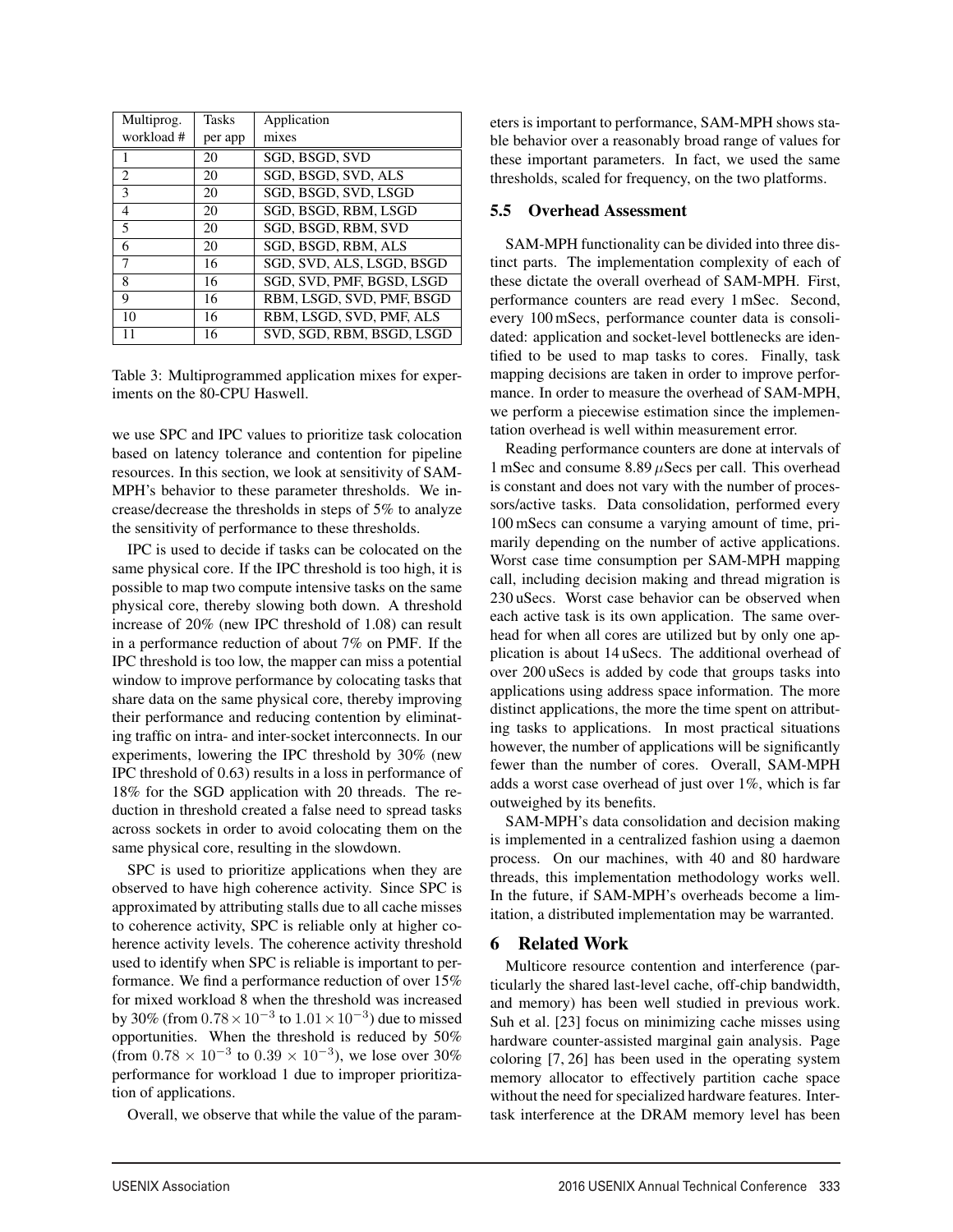mitigated using parallelism-aware batch scheduling [18]. In an offline approach, Mars et al. [17] designed corunning microbenchmarks to control pressure on shared resources, and thereby predict the performance interference between colocated applications. While these techniques help manage resource contention, they do not address the impact of non-uniform topology on traffic due to data sharing.

ESTIMA [6] uses stall cycles to learn and predict application scalability on larger core counts using an offline approach. In contrast, our focus is on online multiprogrammed workload scheduling. Rao et al. [20] discuss using processor uncore pressure to minimize NUMA induced bottlenecks when scheduling virtual machines. While their approach of minimizing overall uncore pressure works to mitigate resource contention, it is not effective in eliminating resource pressure caused by data sharing.

Several efforts have also been made to automatically determine sharing among tasks. Tam et al. [24] utilized address sampling (available on Power processors) to identify task groups with strong data sharing. Tang et al. [25] relied on the number of accesses to "shared" cache lines to identify intra-application data sharing. Our past work [22] monitored and separated inter-CPU coherence activity from memory traffic to determine the benefits of consolidating tasks on the same socket versus distributing tasks across CPU sockets. Our work in this paper makes two new contributions. First, we identify latency tolerance in some workloads where inter-CPU coherence activity does not necessarily lead to CPU stalls and performance degradation. Second, we identify when the benefits of consolidating tasks on the same physical core due to data sharing outweigh performance loss due to contention for functional units and cache space.

Scheduling for simultaneous hardware multithreading, e.g., Intel's hyperthreads [13], has not been ignored in the past. Early work by Nakajima and Pallipadi [19] proposed two simple scheduling heuristics—1) task cache affinity to one hyperthread infers affinity to its sibling hyperthread; 2) scheduler should prefer a CPU whose sibling hyperthread is idle. Bulpin and Pratt [5] calibrated a blackbox linear model that predicts hyperthreading performance impact on a range of processor metrics. Their blackbox model provides no semantics on the hypothetical linear relationship and it is unclear how it applies broadly to other processors. Work in this paper monitors the cache coherence traffic, resulting stalls, and instruction retirement rates to understand the inter-CPU data sharing and potential latency tolerance, and thereby inform hyperthread colocation decisions.

The scalability of multicore and hardware multithreading has also been an emphasis in software system designs. For instance, Zhang et al. [27] presented user-

12

space techniques (in the OpenMP runtime) to optimize inter-hyperthread data locality, instruction mix, and load balance. Multicore operating systems like Corey [4] and Multikernel [2] are designed to minimize cross-CPU sharing and synchronization for enhanced scalability. More recently, Callisto [9] is an OpenMP runtime system to handle synchronization and balance load on multicores. These efforts to improve software scalability are complementary to our CPU scheduling work e.g., reduced data sharing traffic in some software tasks presents more flexibility to the scheduler that must consider resource contention, data sharing, and load balancing issues among all system and application tasks.

## 7 Conclusions

This paper presents new advances in resolving the tension between data sharing and resource contention in multicore task to core mapping. We make three specific contributions. First, we demonstrate the importance of identifying application latency tolerance, in addition to capturing data sharing traffic [22, 24, 25], in determining the true benefits of application and thread colocation. Second, we recognize that core-level sharing must pay attention to resource contention between hardware threads [5, 19] and show that a combination of IPC and coherence activity thresholds can inform the performance tradeoffs of core sharing. Third, we build an adaptive CPU socket and core sharing scheduler, called SAM-MPH, that uses history to avoid ineffective migrations due to oscillatory or transient behavior.

We perform experiments with a broad range of applications including SPEC CPU2000 [1], the PARSEC parallel benchmark suite [3], and GraphLab [16] / GraphChi [14] graph processing applications. Evaluation on a dual-socket, 40-CPU IvyBridge machine shows that SAM-MPH is 25% faster than Linux for standalone applications. On a larger 80-CPU Haswell machine with 4 sockets, SAM-MPH can halve the runtime of standalone workloads and can improve performance over Linux by up to 61% for multiprogrammed workloads. While SAM-MPH relies on thresholds to identify resource bottlenecks, our results show that performance is not sensitive to precise threshold values. Finally, SAM-MPH's runtime overhead in performance counter collection, analysis, and decision making is ∼1%, making it suitable for production use.

Acknowledgments This work was supported in part by the U.S. National Science Foundation grants CNS-1217372, CCF-1217920, CNS-1239423, CCF-1255729, CNS-1319353, CNS-1319417, and CCF-137224. We also thank the anonymous USENIX ATC reviewers and our shepherd Andy Tucker for comments that helped improve this paper.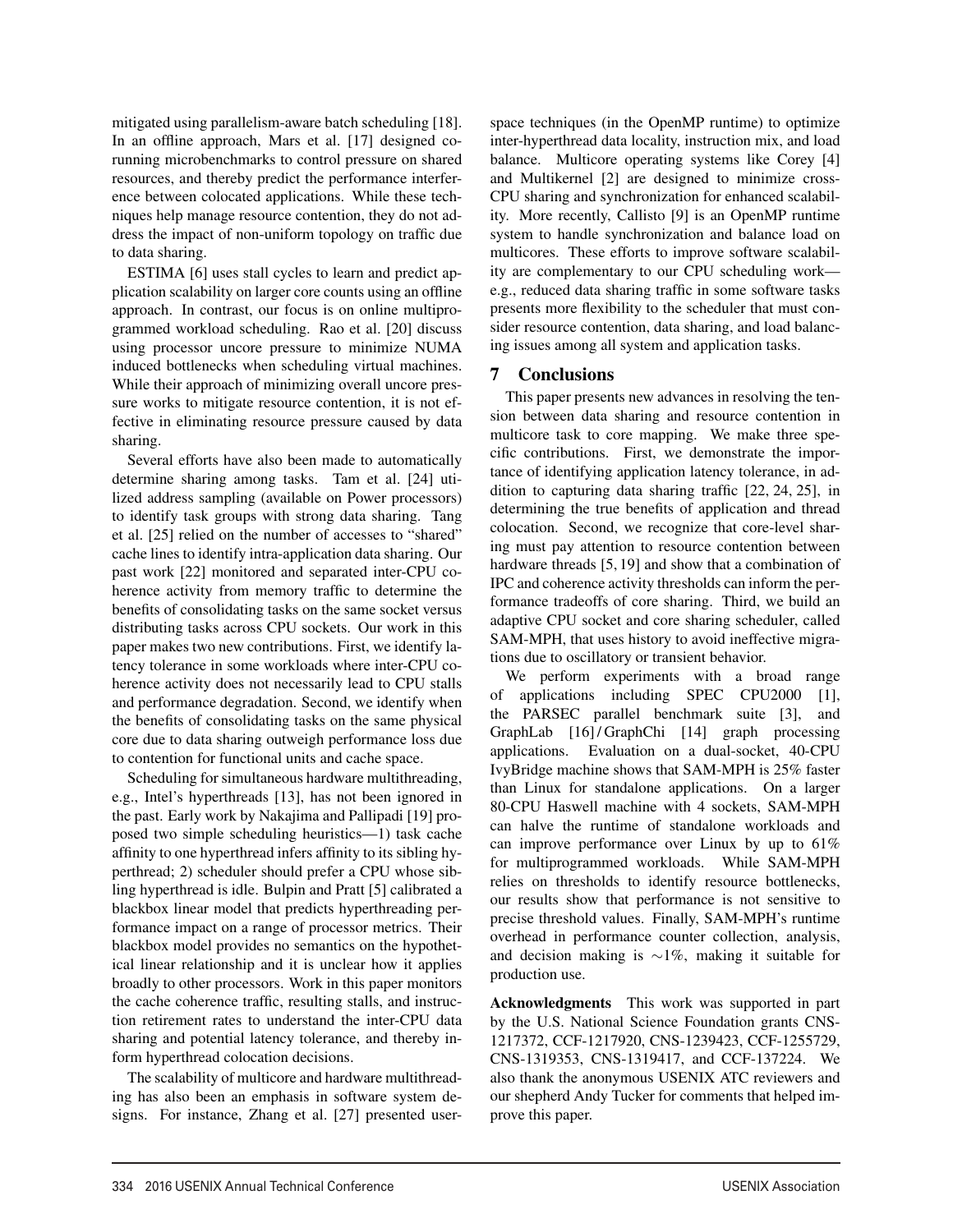#### References

- [1] SPECCPU2006 benchmark. www.spec.org.
- [2] A. Baumann, P. Barham, P.-E. Dagand, T. Harris, R. Isaacs, S. Peter, T. Roscoe, A. Schüpbach, and A. Singhania. The multikernel: A new OS architecture for scalable multicore systems. In *22nd ACM Symp. on Operating Systems Principles (SOSP)*, 2009.
- [3] C. Bienia. *Benchmarking Modern Multiprocessors*. PhD thesis, Princeton University, January 2011.
- [4] S. Boyd-Wickizer, H. Chen, R. Chen, Y. Mao, F. Kaashoek, R. Morris, A. Pesterev, L. Stein, M. Wu, Y. Dai, Y. Zhang, and Z. Zhang. Corey: An operating system for many cores. In *8th USENIX Symp. on Operating Systems Design and Implementation (OSDI)*, San Diego, CA, Dec. 2008.
- [5] J. R. Bulpin and I. A. Pratt. Hyper-threading aware process scheduling heuristics. In *USENIX Annual Technical Conf.*, pages 399–402, Anaheim, CA, Apr. 2005.
- [6] G. Chatzopoulos, A. Dragojević, and R. Guerraoui. Estima: Extrapolating scalability of in-memory applications. In *Proceedings of the 21st ACM SIG-PLAN Symposium on Principles and Practice of Parallel Programming*, PPoPP '16, pages 27:1– 27:11, New York, NY, USA, 2016. ACM.
- [7] S. Cho and L. Jin. Managing distributed, shared L2 caches through OS-level page allocation. In *39th Int'l Symp. on Microarchitecture (MICRO)*, pages 455–468, Orlando, FL, Dec. 2006.
- [8] E. Duesterwald, C. Cascaval, and S. Dwarkadas. Characterizing and predicting program behavior and its variability. In *Proceedings of the International Conference on Parallel Architectures and Compilation Techniques*, Sept. 2003.
- [9] T. Harris, M. Maas, and V. J. Marathe. Callisto: Co-scheduling parallel runtime systems. In *9th EuroSys Conf.*, Amsterdam, Netherlands, Apr. 2014.
- [10] G. E. Hinton. A practical guide to training restricted boltzmann machines. In *Neural Networks: Tricks of the Trade - Second Edition*, pages 599– 619. 2012.
- [11] Y. Koren. Factorization meets the neighborhood: A multifaceted collaborative filtering model. In *14th ACM SIGKDD Int'l Conf. on Knowledge Discovery and Data Mining (SIGKDD)*, pages 426–434, Las Vegas, NV, 2008.
- [12] Y. Koren, R. Bell, and C. Volinsky. Matrix factorization techniques for recommender systems. *IEEE Computer*, 42(8):30–37, Aug. 2009.
- [13] D. Koufaty and D. T. Marr. Hyperthreading technology in the netburst microarchitecture. *IEEE Micro*, 23(2):56–65, Apr. 2003.
- [14] A. Kyrola, G. Blelloch, and C. Guestrin. GraphChi: Large-scale graph computation on just a PC. In *10th USENIX Symp. on Operating Systems Design and Implementation (OSDI)*, pages 31–46, Hollywood, CA, 2012.
- [15] B. Lepers, V. Quéma, and A. Fedorova. Thread and memory placement on NUMA systems: Asymmetry matters. In *USENIX Annual Technical Conf.*, Santa Clara, CA, July 2015.
- [16] Y. Low, J. Gonzalez, A. Kyrola, D. Bickson, C. Guestrin, and J. M. Hellerstein. Graphlab: A new parallel framework for machine learning. In *Conference on Uncertainty in Artificial Intelligence (UAI)*, Catalina Island, CA, July 2010.
- [17] J. Mars, L. Tang, R. Hundt, K. Skadron, and M. L. Soffa. Bubble-up: Increasing utilization in modern warehouse scale computers via sensible colocations. In *44th Int'l Symp. on Microarchitecture (MICRO)*, Porto Alegre, Brazil, Dec. 2011.
- [18] O. Mutlu and T. Moscibroda. Parallelism-aware batch scheduling: Enhancing both performance and fairness of shared DRAM systems. In *35th Int'l Symp. on Computer Architecture (ISCA)*, pages 63– 74, Beijing, China, June 2008.
- [19] J. Nakajima and V. Pallipadi. Enhancements for hyper-threading technology in the operating system — seeking the optimal scheduling. In *Second Workshop on Industrial Experiences With Systems Software*, pages 25–38, Boston, MA, Dec. 2002.
- [20] J. Rao, K. Wang, X. Zhou, and C. Z. Xu. Optimizing virtual machine scheduling in numa multicore systems. In *High Performance Computer Architecture (HPCA2013), 2013 IEEE 19th International Symposium on*, pages 306–317, Feb 2013.
- [21] R. Salakhutdinov and A. Mnih. Bayesian probabilistic matrix factorization using Markov Chain Monte Carlo. In *25th Int'l Conf. on Machine Learning (ICML)*, pages 880–887, Helsinki, Finland, 2008.
- [22] S. Srikanthan, S. Dwarkadas, and K. Shen. Data sharing or resource contention: Toward performance transparency on multicore systems. In

13